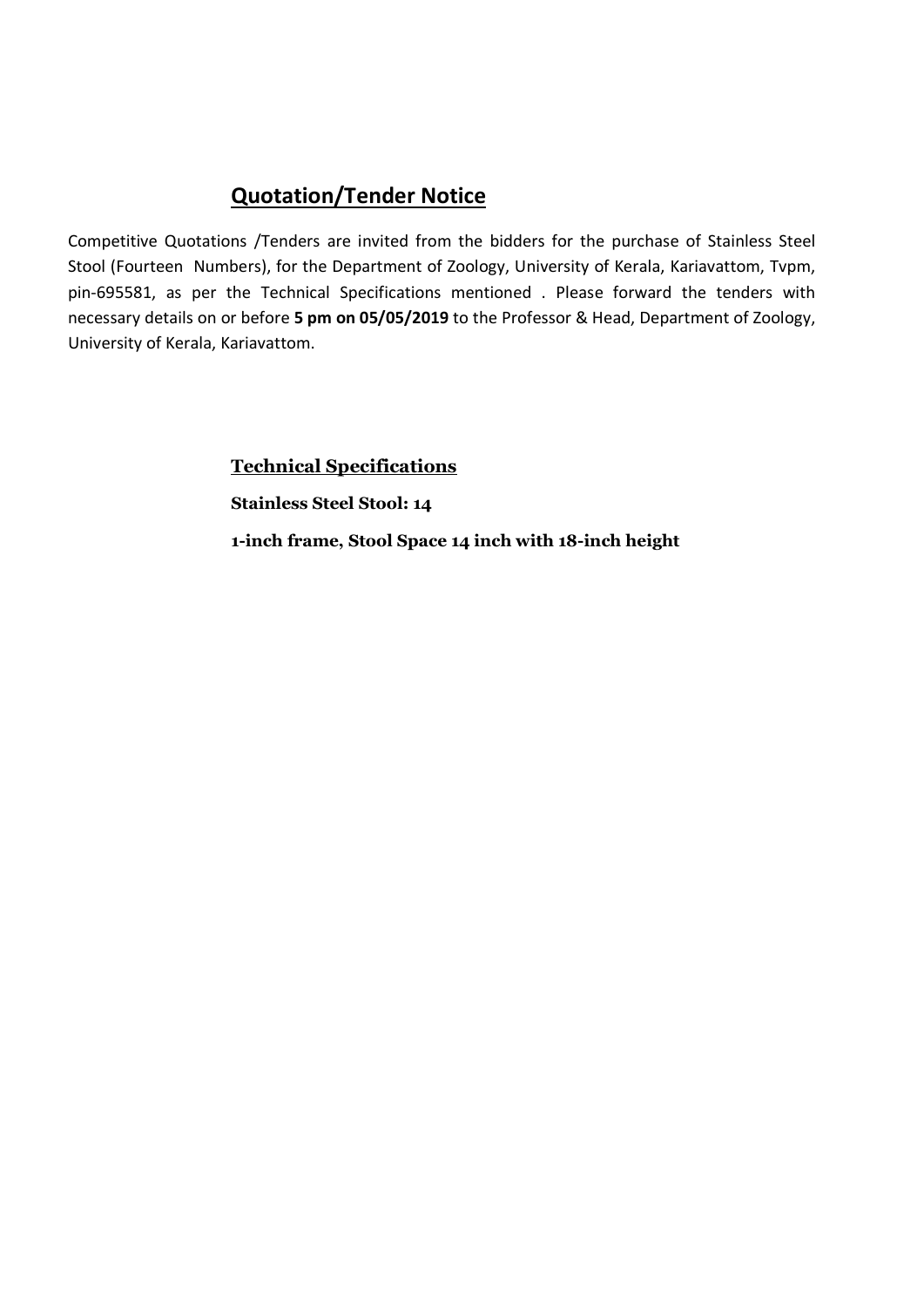Competitive Quotations /Tenders are invited from the bidders for the purchase of Animal House Item, Procedure Table ,for the Department of Zoology, University of Kerala, Kariavattom, Tvpm, pin-695581, as per the Technical Specifications mentioned . Please forward the tenders with necessary details on or before 5 pm on 02/05/2019 to the Professor & Head, Department of Zoology, University of Kerala, Kariavattom.

> Technical Specifications Procedure Table (304 grade Steel) Size: 170 x80 x95 cm (L x B x H) Width of cupboard : 65 cm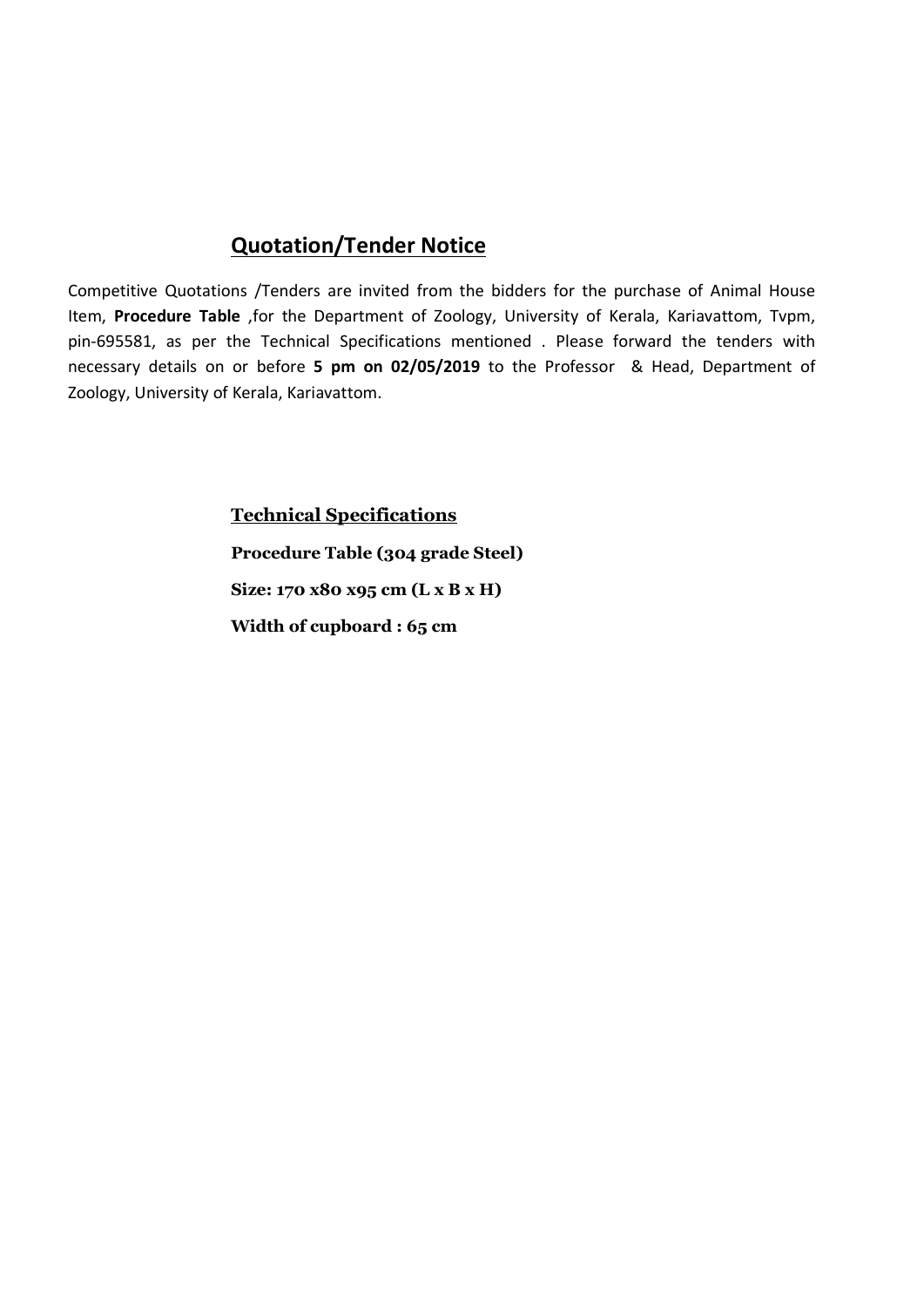Competitive Quotations /Tenders are invited from the bidders for the purchase of Lab Benches (Seven Numbers), for the Department of Zoology, University of Kerala, Kariavattom, Tvpm, pin-695581, as per the Technical Specifications mentioned . Please forward the tenders with necessary details on or before 5 pm on 2/05/2019 to the Professor & Head, Department of Zoology, University of Kerala, Kariavattom

## Technical Specifications

Lab Bench: Seven Granite Size-60 x 20 Table Frame: SS: 202-58 x 18

Stainless Steel Cabinet with Draw + Wheel and Stopper